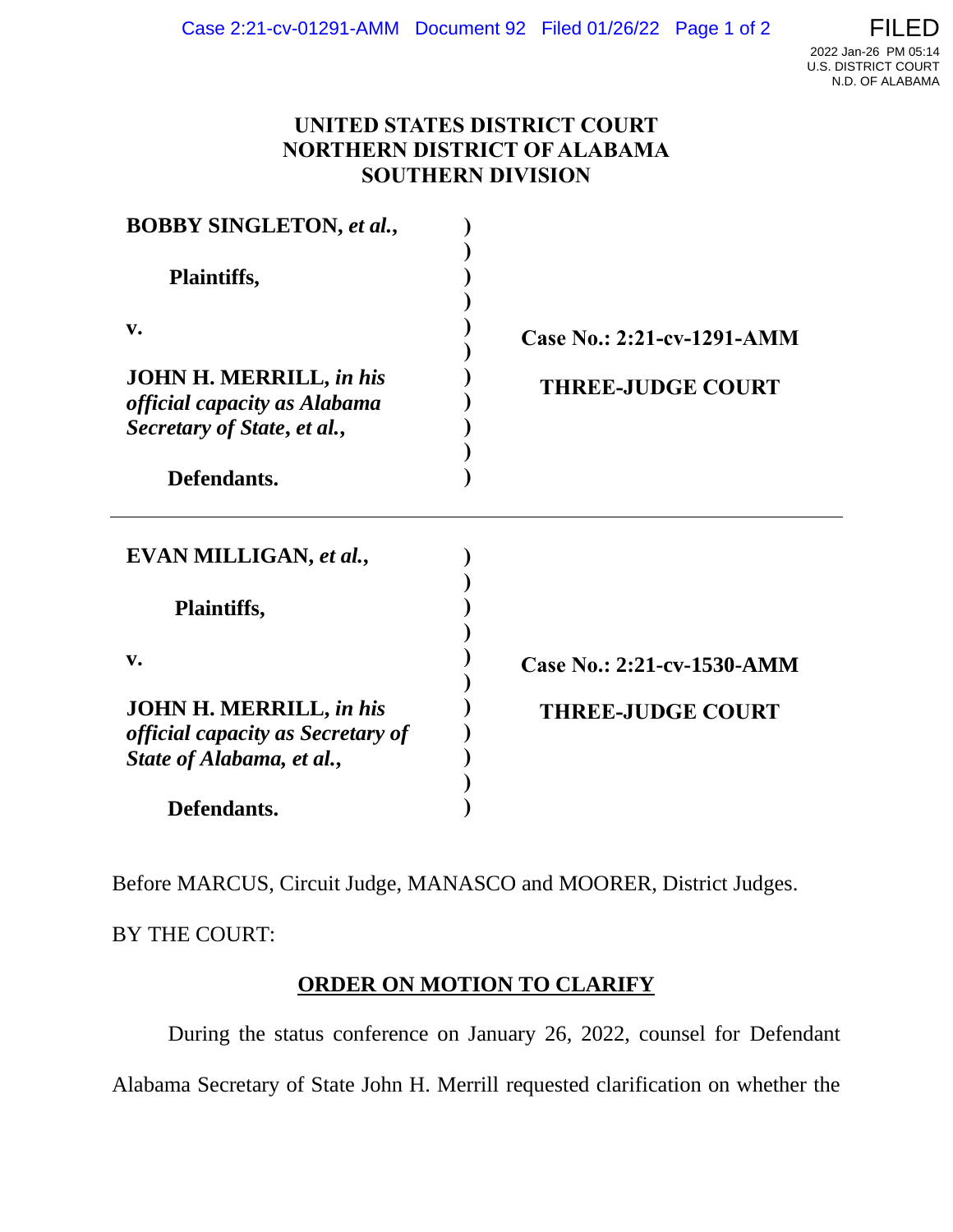#### Case 2:21-cv-01291-AMM Document 92 Filed 01/26/22 Page 2 of 2

preliminary injunction stays the January 28, 2022 qualification deadline for fourteen days for both congressional elections and other elections, or for congressional elections only. As the court stated during the status conference, the preliminary injunction stayed the qualification deadline for congressional elections only.

The only elections before this court are the congressional elections. Accordingly, the court could not have and did not stay the qualifying deadline applicable to any other elections. The preliminary injunction specifically defines "the Plan" as "Alabama's 2021 redistricting plan for its seven seats in the United States House of Representatives." *Singleton* Doc. 88 at 2; *Milligan* Doc. 107 at 2. It did not describe, consider, or make any findings of fact about the state legislative map, challenges to which are pending in another case before another three-judge court: *Thomas v. Merrill*, Case No. 2:21-cv-1531-AMM.

Accordingly, there should be no confusion, but if there is, we expressly clarify that the fourteen-day stay of the January 28, 2022 qualification deadline through February 11, 2022 applies to congressional elections only.

**DONE** and **ORDERED** this 26th day of January, 2022.

 **\_\_\_\_\_\_\_\_\_\_\_\_\_\_\_\_\_\_\_\_\_\_\_\_\_\_\_\_\_\_\_\_\_**

 **ANNA M. MANASCO** UNITED STATES DISTRICT JUDGE for the court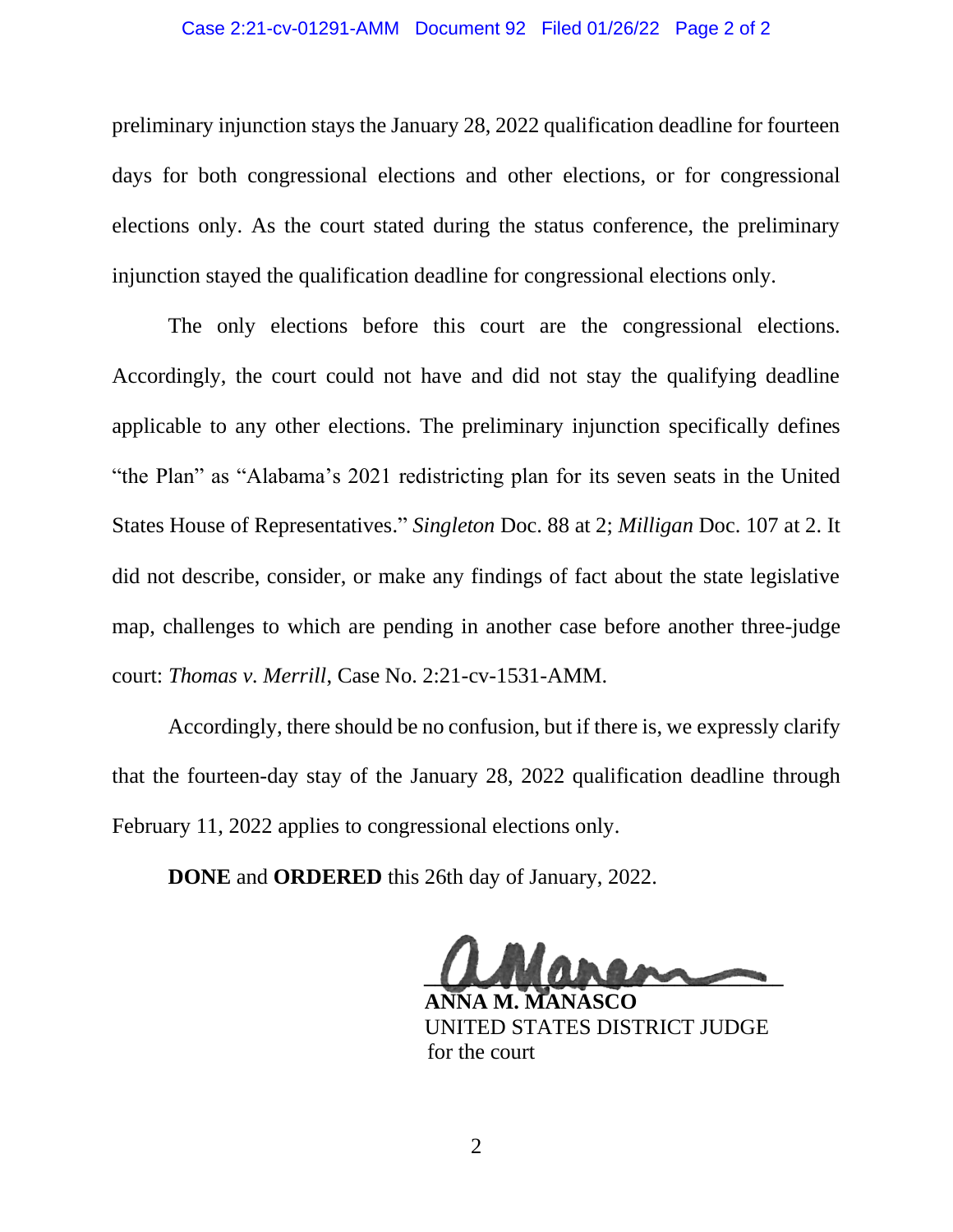## **UNITED STATES DISTRICT COURT NORTHERN DISTRICT OF ALABAMA SOUTHERN DIVISION**

| <b>BOBBY SINGLETON, et al.,</b>                                                                         |                            |
|---------------------------------------------------------------------------------------------------------|----------------------------|
| Plaintiffs,                                                                                             |                            |
| $V_{\bullet}$                                                                                           | Case No.: 2:21-cv-1291-AMM |
| <b>JOHN H. MERRILL, in his</b><br>official capacity as Alabama<br>Secretary of State, et al.,           | <b>THREE-JUDGE COURT</b>   |
| Defendants.                                                                                             |                            |
| EVAN MILLIGAN, et al.,                                                                                  |                            |
| <b>Plaintiffs,</b>                                                                                      |                            |
| $V_{\bullet}$                                                                                           | Case No.: 2:21-cv-1530-AMM |
| <b>JOHN H. MERRILL, in his</b><br><i>official capacity as Secretary of</i><br>State of Alabama, et al., | <b>THREE-JUDGE COURT</b>   |
| Defendants.                                                                                             |                            |

Before MARCUS, Circuit Judge, MANASCO and MOORER, District Judges.

BY THE COURT:

# **ORDER ON MOTION TO CLARIFY**

 During the status conference on January 26, 2022, counsel for Defendant Alabama Secretary of State John H. Merrill requested clarification on whether the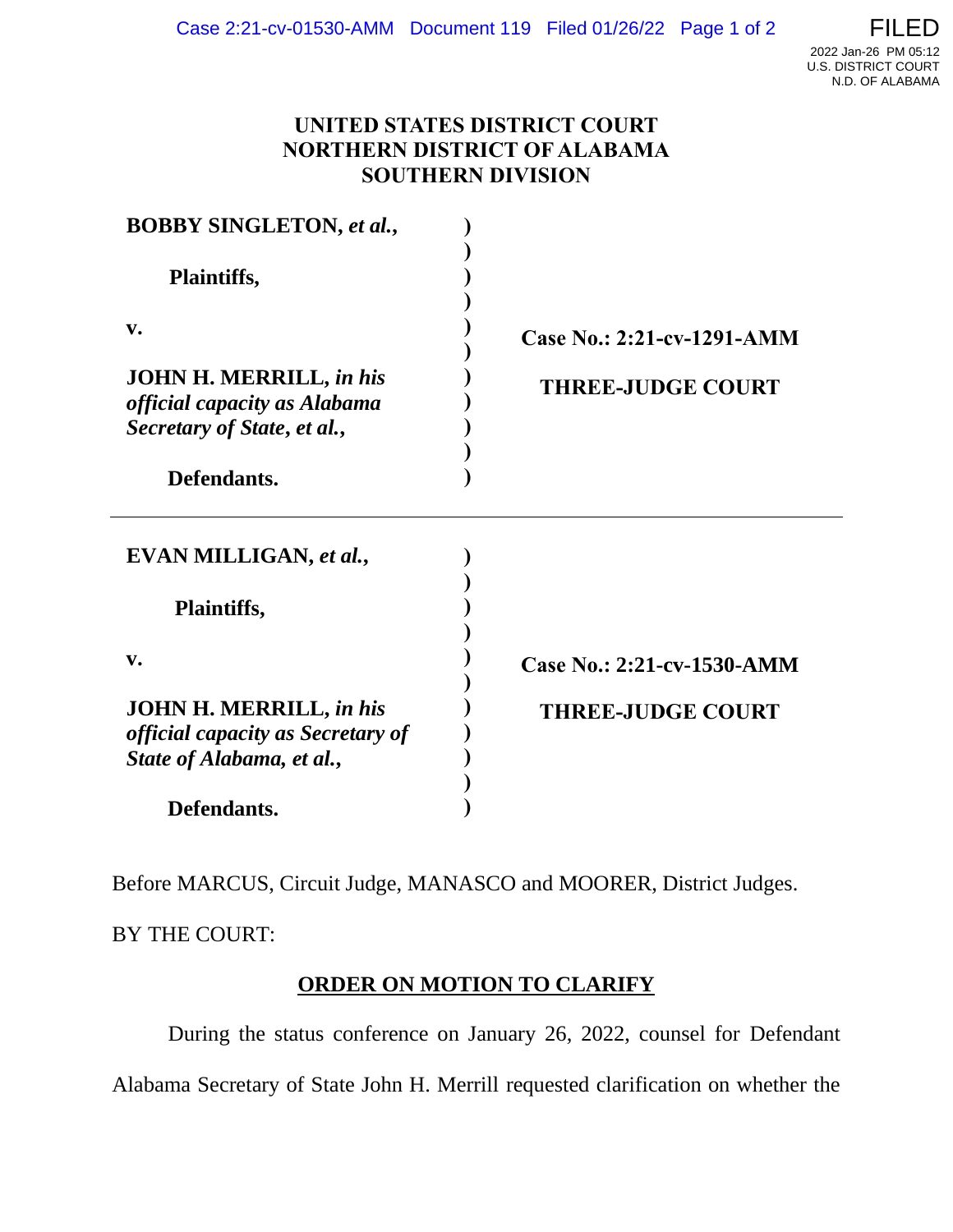#### Case 2:21-cv-01530-AMM Document 119 Filed 01/26/22 Page 2 of 2

preliminary injunction stays the January 28, 2022 qualification deadline for fourteen days for both congressional elections and other elections, or for congressional elections only. As the court stated during the status conference, the preliminary injunction stayed the qualification deadline for congressional elections only.

The only elections before this court are the congressional elections. Accordingly, the court could not have and did not stay the qualifying deadline applicable to any other elections. The preliminary injunction specifically defines "the Plan" as "Alabama's 2021 redistricting plan for its seven seats in the United States House of Representatives." *Singleton* Doc. 88 at 2; *Milligan* Doc. 107 at 2. It did not describe, consider, or make any findings of fact about the state legislative map, challenges to which are pending in another case before another three-judge court: *Thomas v. Merrill*, Case No. 2:21-cv-1531-AMM.

Accordingly, there should be no confusion, but if there is, we expressly clarify that the fourteen-day stay of the January 28, 2022 qualification deadline through February 11, 2022 applies to congressional elections only.

**DONE** and **ORDERED** this 26th day of January, 2022.

 **\_\_\_\_\_\_\_\_\_\_\_\_\_\_\_\_\_\_\_\_\_\_\_\_\_\_\_\_\_\_\_\_\_**

 **ANNA M. MANASCO** UNITED STATES DISTRICT JUDGE for the court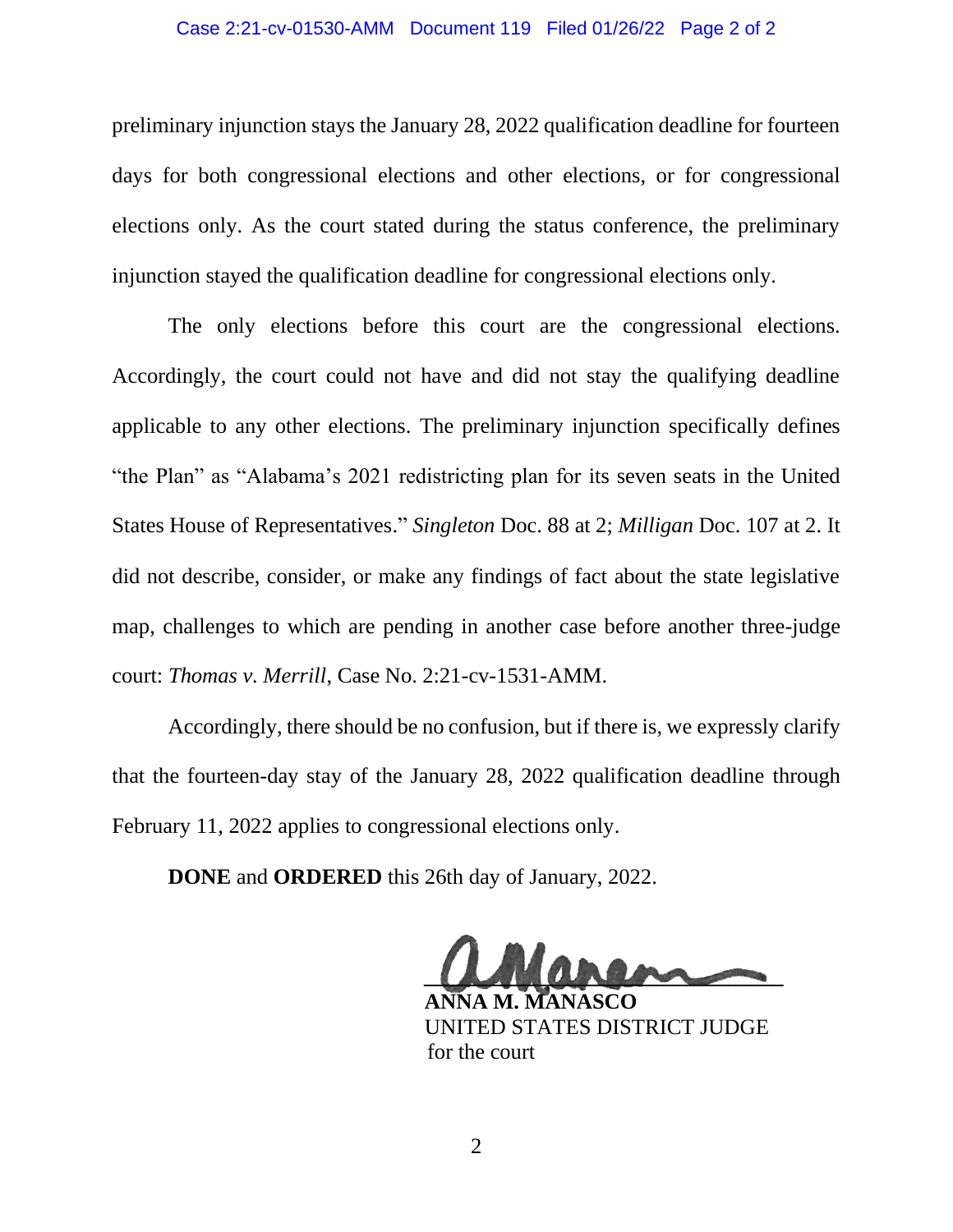### **UNITED STATES DISTRICT COURT NORTHERN DISTRICT OF ALABAMA SOUTHERN DIVISION**

**) ) ) ) ) ) ) ) ) ) )**

**MARCUS CASTER,** *et al.***, Plaintiffs, v. JOHN H. MERRILL,** *in his official capacity as Alabama* 

**Case No.: 2:21-cv-1536-AMM**

 **Defendants.**

*Secretary of State***,** *et al.***,** 

## **ORDER ON MOTION TO CLARIFY**

 During the status conference on January 26, 2022, counsel for Defendant Alabama Secretary of State John H. Merrill requested clarification on whether the preliminary injunction stays the January 28, 2022 qualification deadline for fourteen days for both congressional elections and other elections, or for congressional elections only. As the court stated during the status conference, the preliminary injunction stayed the qualification deadline for congressional elections only.

The only elections before this court are the congressional elections. Accordingly, the court could not have and did not stay the qualifying deadline applicable to any other elections. The preliminary injunction specifically defines "the Plan" as "Alabama's 2021 redistricting plan for its seven seats in the United States House of Representatives." *See Caster* Doc. 101 at 2; *id.* at 4 (incorporating